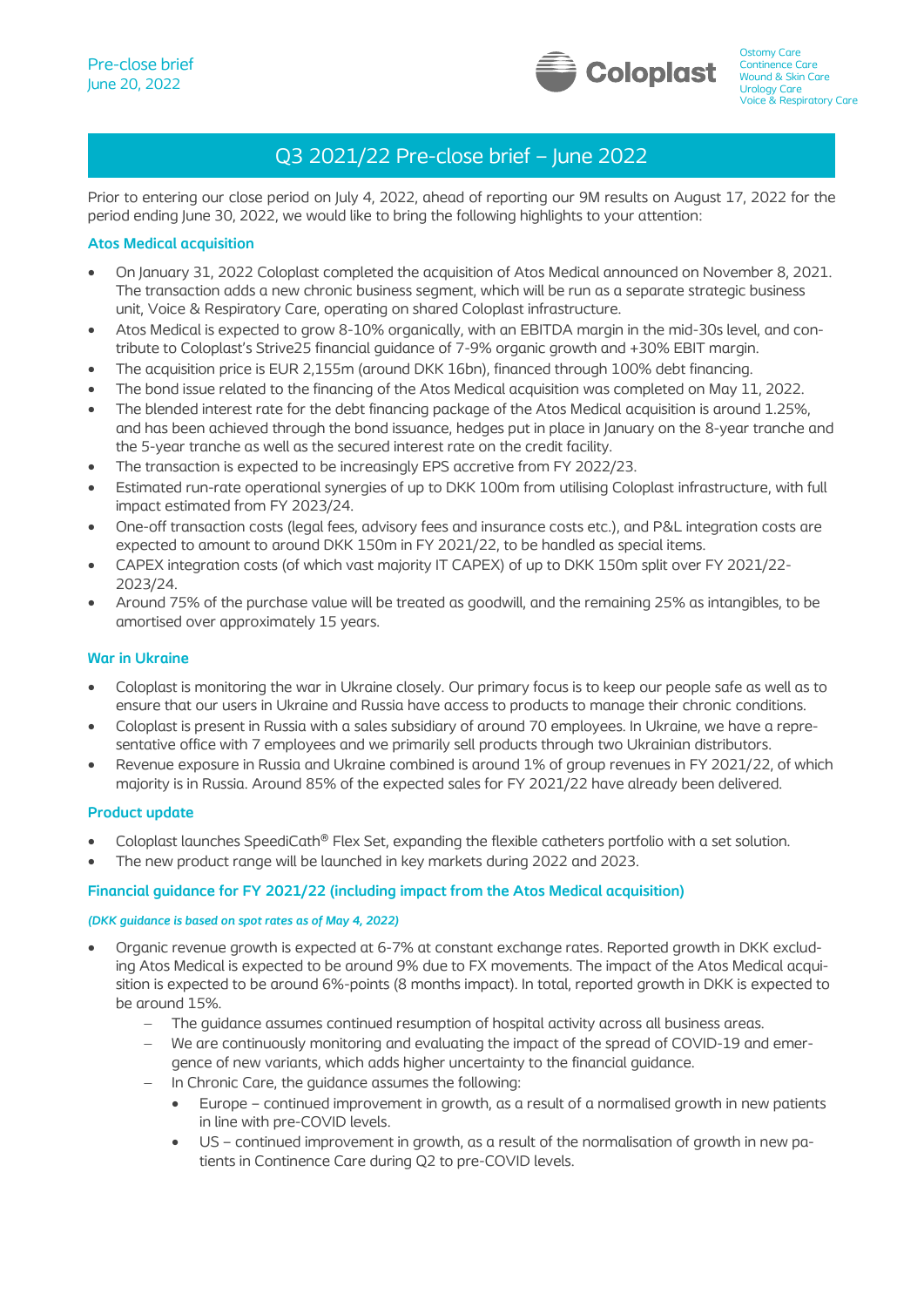# Pre-close brief June 20, 2022



- Emerging markets ex. China broad-based double-digit growth. China is expected to remain impacted by COVID-19 and lockdowns, which have resulted in a decline in procedural volumes and sales in the hospital channel within Ostomy Care, and a revised outlook for the year.
- − Interventional Urology expected to deliver in line with Strive25 ambition of high single-digit growth.
- − Wound & Skin Care expected to deliver in line with Strive25 ambition of above market growth, however the COVID-19 related lockdowns in China have resulted in a decline in hospital procedures and sales, and a revised outlook for China for the year.
- − Phasing: growth in H2 is expected to be at a similar level as H1.
- − The quarterly phasing of organic growth for FY 20/21 was Q1 5.2%, Q2 2.1%, Q3 11.2%, Q4 9.9%.
- − Currency impact: tailwind from appreciation of mainly the US dollar and the British pound, and several emerging market currencies against the Danish kroner.
- − No current knowledge of significant healthcare reforms in FY 2021/22; the expectation of long-term price pressure of up to -1% annually is unchanged.
- We expect a reported EBIT margin before special items of around 31%. The reported margin in DKK is positively impacted by the appreciation of mainly the US dollar and the British pound. EBIT margin after special items is expected at 28-29%. The EBIT margin guidance assumes:
	- − Leverage effect on fixed costs e.g. distribution, admin and R&D costs (our rule of thumb is that the leverage effect kicks in at around 5% organic growth)
	- − An increase in operating costs, expected to grow in line with reported growth excluding Atos Medical, due to the resumption of business activity, as the impact of COVID-19 recedes. The guidance also assumes additional incremental investments of up to 2% of revenue for innovation and sales & marketing initiatives.
	- The EBIT margin will also be impacted by around DKK 150m amortization charges related to the Atos Medical acquisition.
	- − Special items of DKK 450m, of which DKK 300m related to Mesh provisions. The remaining DKK 150m are related to the Atos Medical acquisition (one-off transaction and integration costs).
- The gross margin for 2021/22 is expected to be in line with long-term Strive25 expectations of around 68%, including Atos Medical.
	- − Positive impact from operating leverage and efficiency gains from the Global Operations Plan 5, offset by negative impact from double-digit wage inflation in Hungary (high teens) and raw material price increases (mid-single digit), headwind from freight and energy costs, as well as ramp-up costs in Costa Rica.
- CAPEX guidance for 2021/22 is around DKK 1,300m, including Atos Medical
	- − CAPEX includes investments in more capacity for existing and new products, a second volume manufacturing site in Costa Rica (expected to be operational in H2 2021/22), automation investments at volume sites in Hungary and China as part of GOP5, IT investments and sustainability investments.
	- − The impact of Atos Medical CAPEX and integration CAPEX related to the acquisition is around DKK 100m.
- We expect net financials for the financial year 2021/22 to be in total around DKK -350m, based on spot rates as of May 4, 2022 and including Atos Medical.
	- − Net financial items excluding Atos Medical are expected to be around DKK -200m.
	- The remaining net financial items are related to the debt financing of the Atos Medical acquisition, where the blended interest rate is around 1.25%.
- Effective tax rate expected to be 23%, inclusive of the Atos Medical acquisition (Danish corporate tax rate 22%). We pay ~80% of our taxes in Denmark.

# **Foreign exchange rates**

• Please see below an updated spot rate overview based on spot rates as of June 20. Please also see our FX slide on page 55 in our latest roadshow presentation.